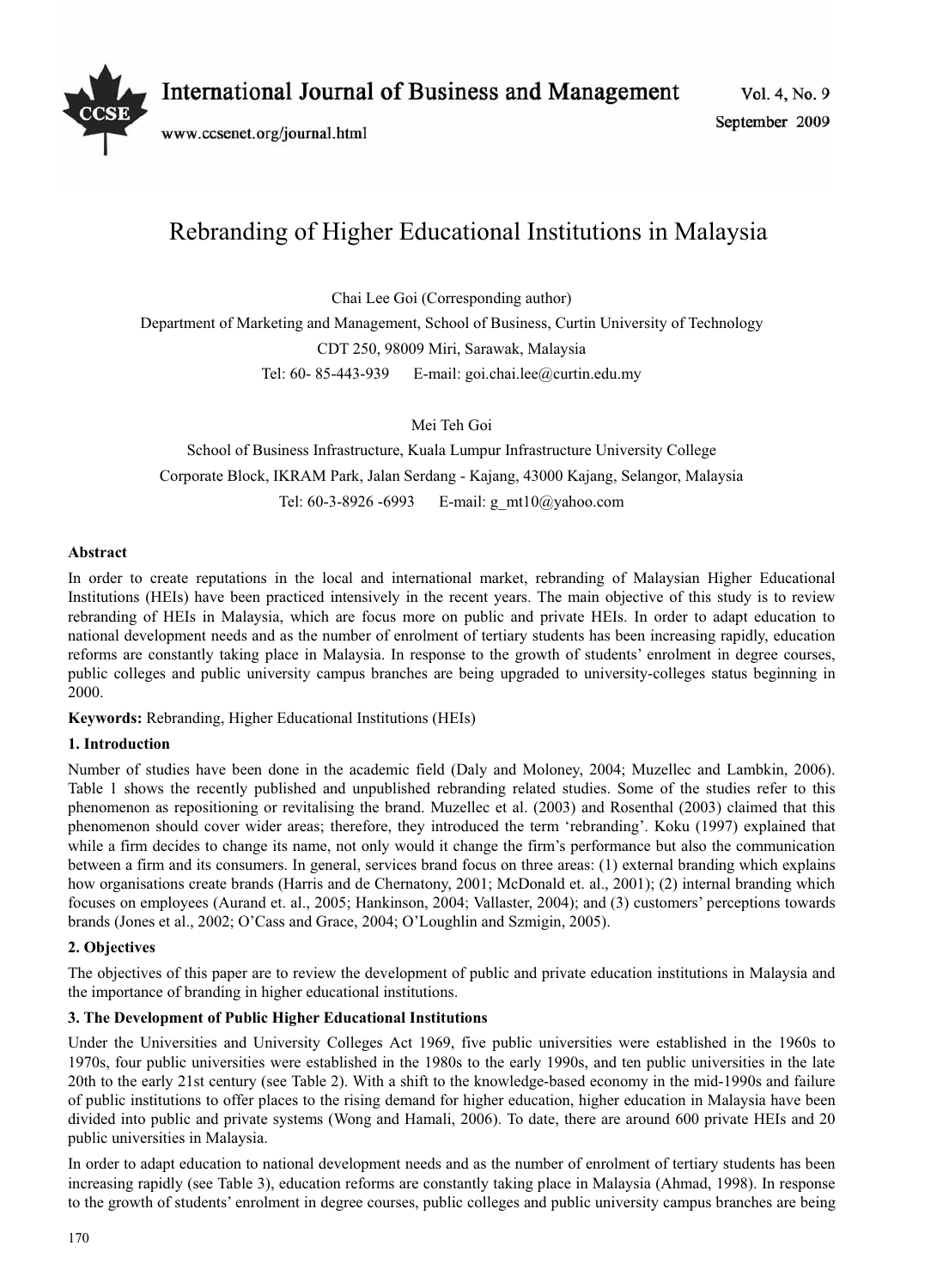upgraded to university-colleges status beginning in 2000. For example, Kolej Universiti Sains dan Teknologi Malaysia (KUSTEM) was the Fisheries and Marine Science Centre Universiti Putra Malaysia (UPM) at Mengabang Telipot, Kuala Terengganu.

In 2001, the National Technical University College of Malaysia (KUTKM), Melaka was the first public 'university-college' introduced in Malaysia under the University and University College Act 1971 Section 20, and now there are six public university college status institutions. The Minister of Education at that time, Tan Sri Musa Mohamad clarified that a university-college can be defined as a small scale university, which (1) awards its own degree qualifications, (2) has an enrolment around 10,000 students, (3) offers 70% degree courses and 30% diploma courses, and (4) is practice and application oriented (Sooi, 2006). StudyMalaysia (2005) explains that a university offers courses in all areas of knowledge; while university-college institutions focus on specific areas. Furthermore, students' enrolment in each University College should not exceed 10,000 students.

Efforts have been made by the government to increase students' enrolment in public university-colleges. However, misconception about the status of 'university-college' as second-class higher educational institution has failed to attract students' enrolment (Sooi, 2006). At the end of 2006, the Ministry of Higher Education upgraded all the public university colleges to full-fledged universities.

#### **4. The Development of Private Higher Educational Institutions**

Private education in Malaysia has flourished since 1950s. Private schools were at that time alternatives or gateways for students who were unable to enter government schools. In the early 1970s, there was a significant shift of roles and functions in the private education system whereby its providers placed more importance on pre-university courses as well as providing tutorial support to students in preparing them for external examinations in semi-professional and professional qualifications (StudyMalaysia, 2005).

The early 1980s witnessed a significant change in the roles and responsibilities played by private colleges as providers of tertiary education. By the end of 1980s and 1990s, Malaysia witnessed an unprecedented and accelerated growth of private higher education. Due to the growth of information and communication technology (ICT), higher costs and a change in government policies lesser number of Malaysians are pursuing higher education overseas (StudyMalaysia, 2005). During the global recession in 1980s, a group of Malaysian academics from the University of Malaya and Institute Technology MARA initiated efforts to establish private colleges offering undergraduate Bachelor's degrees (Tan, 2002). As a result, private colleges were established during this period.

In the mid-1980s, Dr Mahathir Mohamad (Malaysia's 4th Prime Minister) suggested that local private colleges should explore twinning with higher education institutions in Australia and countries elsewhere (Tan, 2002). The growth of twinning programmes had introduced various models of credit transfers, for example one year study in local and two year study in foreign country (1+2). Colleges such as Inti, Metropolitan, HELP, and KDU were attracting huge numbers of students through their twinning programmes. Conducting foreign degree programmes in local institutions attracted the attention of middle- and high-income customers.

The rapid growth of Malaysian private HEIs in the 1990s did not result from the above reasons only but also from the growth in the number of high school graduates, rising income of parents, and rising costs of public higher education (Ayob and Yaakub, 1999). Tan (2002) also stated that the economic boom of the 1990s led to the establishment of a group of single discipline private colleges. For example, the Asia Pacific Institute of Information Technology (APIIT) focuses on information technology, and Limkokwing Institute of Creative Technology offers arts and design programmes.

The trend of corporate presence in Malaysian private higher education intensified during the 1990s economic boom. The collaboration between the corporate sector and colleges became significant for colleges competing for a better image following a proliferation of colleges established in the 1990s (Tan, 2002). The increase in the number of private colleges and foreign university campuses in Malaysia also resulted in an extensive growth of foreign students (Ghazali and Kassim, 2003).

From 1996 onwards, the Education Act, 1961 enabled the systematic growth of Private HEIs and brought about the setting up of private sector-funded universities and branch campuses of foreign universities. The first private Malaysian university, namely Multimedia University, was established in 1997 (StudyMalaysia, 2005). In 1998, the 3+0 programmes were introduced which allowed students to obtain their degrees from a foreign university without having to do any part of their programmes overseas (Said, 2002).

Ayob and Yaakub (1999) categorised five groups of private higher educational institutions in Malaysia: (1) large corporations or organisations closely linked with the government, (2) established by large public listed corporations, (3) established by political parties, (4) independent private colleges, and (5) local branches of foreign universities. In January 2005, there were altogether 599 private higher educational institutions in Malaysia; 11 private HEIs with university status, 11 private HEIs with university college status, 5 foreign university branch campuses, and 532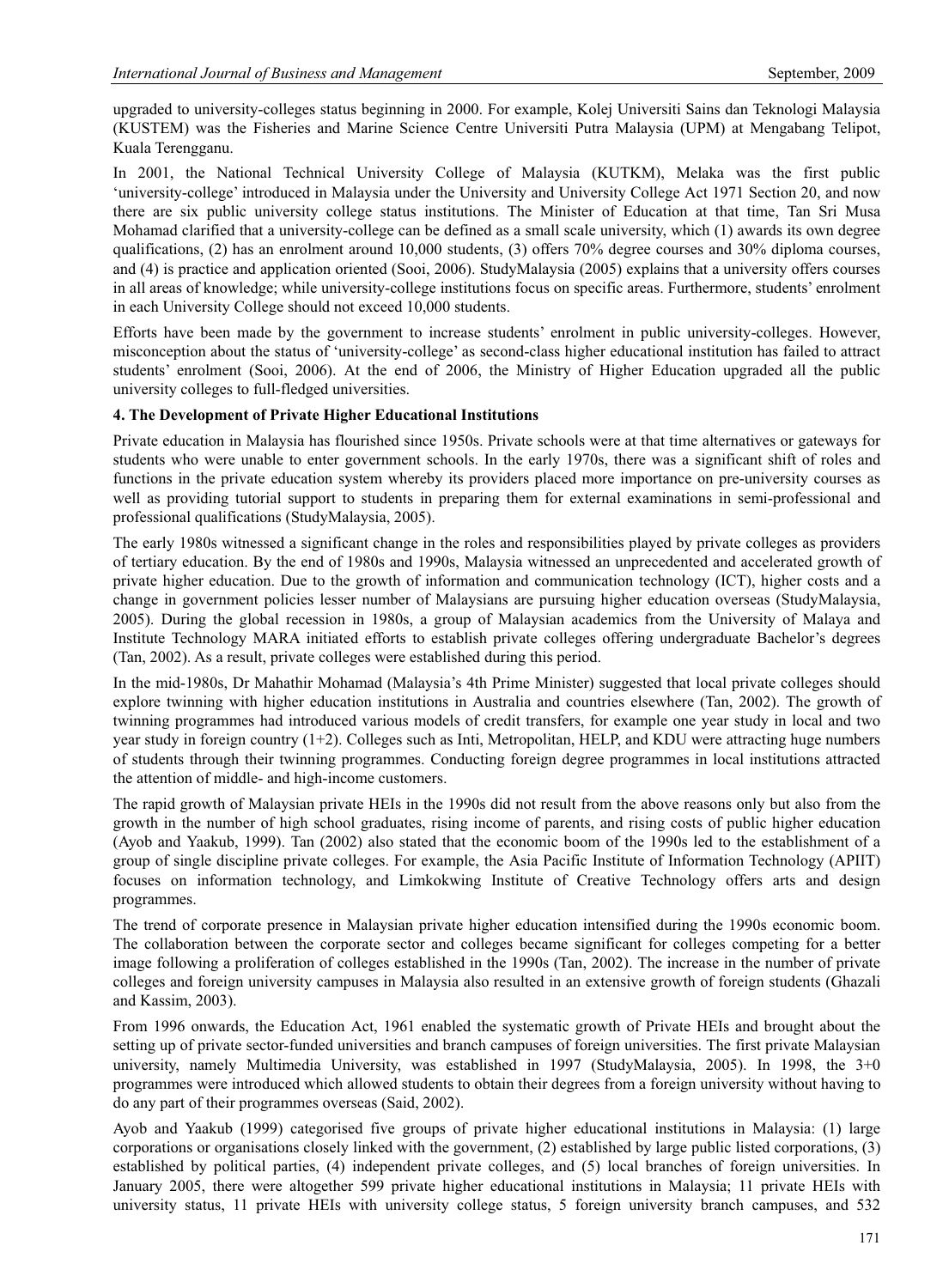non-university branch campuses (StudyMalaysia, 2005).

Higher education at the degree level was totally public in the 1990s (Shahabudin, 2005), and private colleges were not allowed to award their own degree. Yet demand remained strong for degree programmes and professional courses in the education market. Therefore, many private HEIs established formal arrangements with foreign universities to offer educational programs ranging from certificate courses to postgraduate programs (Lee, 2003).

The drastic drop in the Malaysian exchange rate from RM2.50 to RM3.80 to the US dollar caused the Malaysian government to introduce a series of reactive measures, including efforts to reduce the outflow of students to universities overseas (Tan, 2002). Since early 2000, private education in Malaysia has gained local acceptance as a pathway for higher education and Malaysia is also being internationally recognised as an education exporting country where foreign students can pursue their higher education (StudyMalaysia, 2005).

The Malaysia National Development Plan (1990-2010), a master policy framework for several major policy plans to realise the vision of the country to become a developed and industrialised country by the year 2020, aims to make Malaysia a centre of excellence in education in the pacific region (Tan, 2002). In line with the government's aspirations to make Malaysia an educational hub, the Ministry of Education (MOE) actively invited qualified private HEIs to become University-Colleges in the year 2001.

In conjunction with the vision, in the year 2001, Malaysia's first private university-college was introduced. There were 535 colleges, which were invited to be transformed and the colleges needed to comply with the quality standard outlined under the Malaysian Qualifications Framework (Norfatimah, 2005). Even though the transformation of colleges to university-college status attracted a number of colleges to apply to change the status, customers have the perception that the 'university-college' status is second-class higher education (Sooi, 2006). Furthermore, the university-college status institutions are only allowed to grant their own degrees, or in other words, the Malaysian brand. O'Cass and Lim (2002) indicated that the country-of-origin which conferred degrees had significantly influenced a customer's choice, and specifically western origin is preferred over brands of an eastern origin. Thus, this provided a great challenge for the colleges to transform themselves into university-college status institutions.

Nevertheless, the enrolment in private HEIs increased dramatically from 15,000 in 1985 to 322,891 in 2005, and the total population was 2,838,832 students in 2005 (Abidin, 2004; StudyMalaysia, 2005.). The huge demand for higher education had attracted many big corporations to be involved in the education industry in the early 1980s (Tan, 2002). Sungei Way Group set up its Sunway College, and First Nationwide Group set up KBU International College are some of the examples. However, the business of private higher education only gave moderate returns to investment compared to other service industries (Ayob and Yaakub, 1999). Therefore, higher educational institutions had to develop a set of unique characteristics in order to face challenges such as the development of a more customer oriented service approach to education and an increased emphasis on corporate image (Melewar and Akel, 2005). As a result, marketing activities had become more significant for Private HEIs in Malaysia.

The University College of Technology & Management Malaysia (KUTPM) became the first private college to be upgraded by the Ministry of Education in the year 2001. In the year 2003, three private colleges were upgraded to university college status empowering them to award their own degree qualifications. This move by the Government also marked the start of international branding of Malaysian homegrown degree qualifications (StudyMalaysia, 2005). Currently, there are 12 private university-colleges, which have been upgraded. Table 4 shows the new and old names of the private university-colleges in Malaysia.

Generally, there are two patterns in changing the names of the colleges in order to build a better identity of themselves among university-colleges in Malaysia. The first pattern was the name is changed completely, for example, Ikram College of Technology has changed its name to Kuala Lumpur Infrastructure University College. Second, the name is changed but the umbrella name remains, for example L&G Twintech Institute of Technology has changed its name to International University College of Technology TWINTECH (IUCTT), and HELP Institute has been changed to HELP University College.

## **5. Importance of Branding for Higher Educational Institutions (HEIs)**

Rosenthal (2003) claimed that the literature of marketing in HEIs has been discussed since the early 1980s; two of the significant areas are the branding process and the change process within the educational institutions' settings. Kotler and Fox (1995) have indicated the importance of branding in educational institutions and said "branding can add value to an educational institution's offer and provide more satisfaction for the consumers". However, published literature related to branding in educational institution is still limited.

Gray et al. (2003) have investigated the influence of cross-cultural values on the positioning of international education brands. The result has identified learning environment, reputation, graduate career prospects, destination image and cultural integration as dimensions of brand positioning. The most significant result of this study suggested that a standardised or adapted branding strategy could be adapted in Asian markets. This study provides a better understanding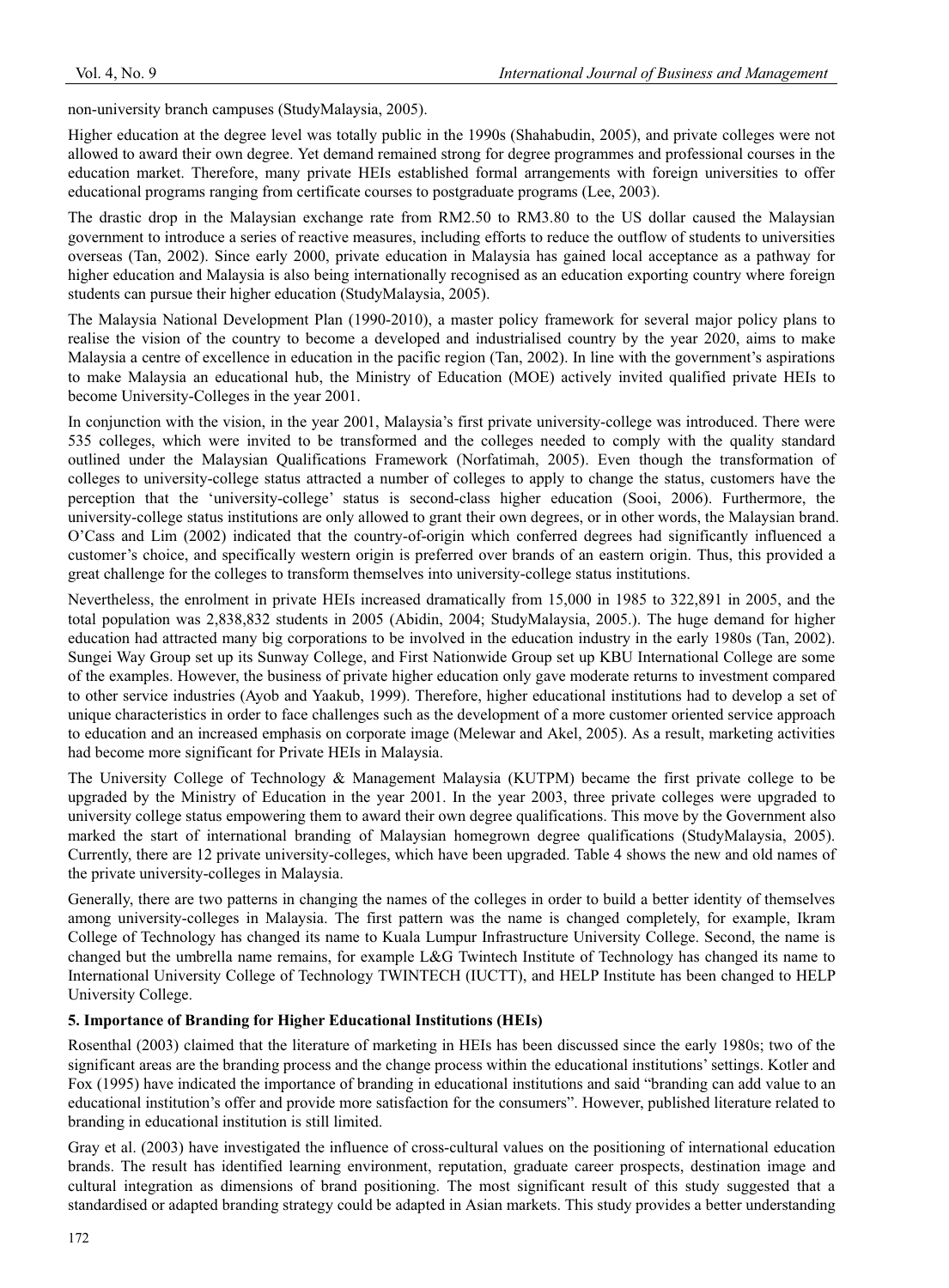of brand strategy in education branding in order to avoid the danger of adopting product based branding strategy.

Branding is powerful in providing competitive advantages. Stensaker (2005) indicated some benefits of branding to higher educational institutions: attract students from high income families, provide information and image, improves institutional cooperation, instigates internal change, re-discovers what they are and their basic purposes.

#### **6. Conclusion**

HEIs extensively practice rebranding in order to increase their brand equity. Rebranding has been debated as one of the most significant brand management practice. The phenomenon of rebranding often occurs in the service industry, and is specifically crucial for universities and colleges (Koku, 1997b). In order to create reputations in the local and international market, rebranding of Malaysian HEIs have been practiced intensively in the recent years. Malaysia attracts foreign students from neighbouring countries like Indonesia, Thailand, Singapore, Bangladesh and China. The current important consideration lies in the initiative to improve and strengthen the higher education sector, both public and private. Multi-aspect enhancements to meet the global benchmark are vital to serve as the foundation for the country's higher education to compete in a more challenging and competitive higher education sector with the inclusion of regionalism (Wan, Kaur and Jantan, 2008).

#### **References**

Abidin, M.Z. (2004). Symposium on Government and Non-government Participation in Educatin, KL. [Online] Available: http: // www.ifc.org/ifcext/edinvest.nsf/AttachmentsByTitle/MZ\_ABIDIN/\$FILE/Zainal.ppt. (May 10, 2005)

Ahmad, R. (1998). Educational development reformation in Malaysia: past, present and future. *Journal of Educational Administration,* 36(5), pp. 462-475.

Aurand, T. W., Gorchels, L., & Bishop, T. R. (2005). Human Resource Management's Role in Internal Branding: an Opportunity for Cross-functional Brand Message Synergy. *Journal of Product & Brand Management*, 14(3), pp. 163-169.

Ayob, A. M., & Yaakub, N. F. (1999). Business of higher education in Malaysia: development and prospects in the new millennium. *ASAIHL Conference.* [Online] Available: http://mahzan.com/papers/hkpaper99. (May 10, 2005)

Boyle, E. (2002). The failure of business format franchising in British forecourt retailing: a case study of the rebranding of Shell Retail's forecourts. *International Journal of Retail & Distribution Management,* 30(5), pp. 251-263.

Causon, J. (2004). The internal brand: successful cultural change and employee empowerment. *Journal of Change Management,* 4(4), pp. 297-307.

Daly, A., & Moloney, D. (2004). Managing corporate rebranding. *Irish Marketing Review,* 17(1/2), pp. 30-36.

Ghazali, M.H.M.Z., & Kassim, M.S. (2003). The development of global education in Malaysia: strategies for internationalization. *Malaysian Management Review,* pp. 75-86.

Gray, B. J., Fam, K. S., & Lalnes, V. A. (2003). Branding universities in Asian markets. *Journal of Product & Brand Management,* 12(2), pp. 108-120.

Hankinson, P. & Lomax, W. (2006). The effects of re-branding large UK charities on staff knowledge, attitudes and behavior. *Int. J. Nonprofit Volunt. Sect. Mark.,* 11, pp. 193-207.

Hankinson, P. (2004). The internal brand in leading UK charities. *Journal of Product & Brand Managemen*t, 13(2), pp. 84-93.

Harris, F. & de Chernatony, L. (2001). Corporate branding and corporate brand performance. *European Journal of Marketing*, 35(3/4), pp. 441-456.

Jones, P., Shears, P., Hillier, D. & Clarke-Hill, C. (2002). Customer perceptions of services brands: a case study of J.D. Wetherspoons. *British Food Journal*, 104(10), pp. 845-854.

Koku, P. S. (1997). What is in a name? The impact of strategic name change on student enrollment in colleges and universities. *Journal of Marketing for Higher Education,* 8(2), pp. 53-71.

Koku, P. S. (1997b). Corporate name change signaling in the services industry. *Journal of Services Marketing,* 11(6), pp. 392-408.

Kotler, P, & Fox, K. F. A. (1995). *Strategic marketing for education institutions*, (2<sup>nd</sup> ed.). New Jersey: Prentice Hall.

Lee, M.N.N. (2003). *International Linkages in Malaysian Private Higher Education*. [Online] Available: http://www.bc.edu/bc\_org/avp/soe/cihe/newsletter /News30/text009.htm. (May 10, 2005)

Lomax, W., Mador, M., & Fitzhenry, A. (2002). Corporate rebranding: learning from experience. *Occasional Paper Series No 48.* [Online] Available: http://business.Kingston.ac.uk/papers/opres48.pdf. (November 20, 2005)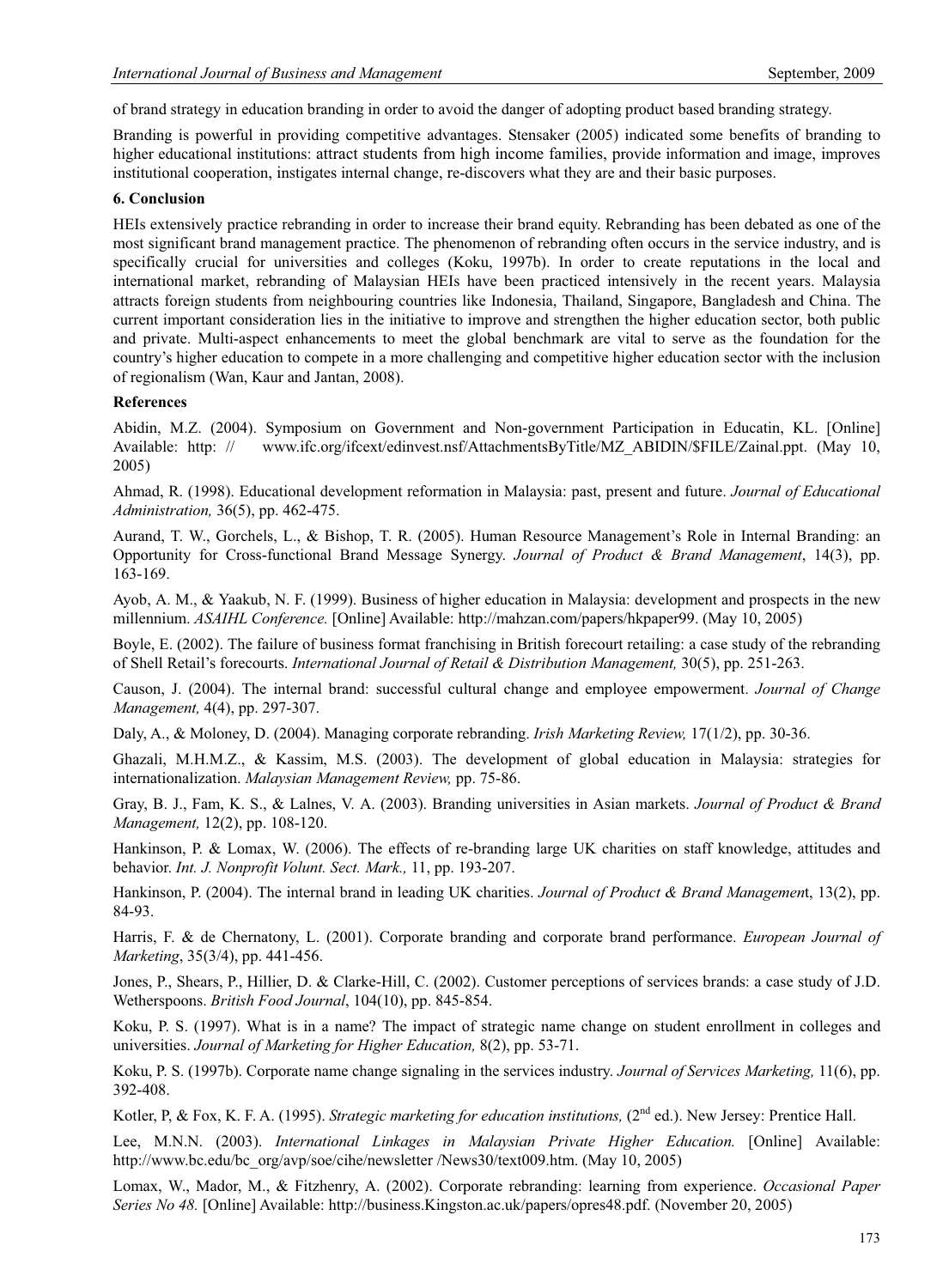McDonald, M. H.B., de Chernatony, L. & Harris, F. (2001). Corporate marketing and service brands: moving beyond the fast-moving consumer goods model. *European Journal of Marketing*, 35(3/4), 335-352.

Melewar, T. C. & Akel, S. (2005). The role of corporate identity in the higher education sector. *Corporate Communications: An International Journal,* 10(1), pp. 41-57.

Melewar, T. C., Hussey, G., & Srivoravilai, N. (2005). Corporate visual identity: The re-branding of France Telecom, *Journal of Brand Management,* 12(5), pp. 379-394.

Muzellec, L., & Lambkin, M. (2006). Corporate rebranding: destroying, transferring or creating brand equity? *European Journal of Marketing,* 40(7/8), pp. 803-824.

Muzellec, L., Doogan, M., & Lambkin, M. (2003). Corporate rebranding – An exploratory review. *Irish Marketing Review,* 16(2), pp. 31-40.

Norfatimah, A. (2005). 535 Kolej swasta dinaik taraf. Berita Harian. [Online] Available: http://www.emdedia.com.my/m/Bharian/Friday/Nasional/20050304095634/Article/pp\_index. (October 3, 2005)

O'Cass, A. & Grace, D. (2003). An exploratory perspective of service brand associations. *Journal of Services Marketing*,  $17(5)$ , pp.  $452 - 475$ .

O'Cass, A., & Lim, K. (2002). Understanding the younger Singaporean consumers' views of western and eastern brands. *Asia Pacific Journal of Marketing and Logistics,* 14(4), pp. 54-79.

O'Loughlin, D. & Szmigin, I. (2005). Customer perspectives on the role and importance of branding in Irish retail financial services. *International Journal of Bank Marketing*, 23(1), pp. 8-27.

Rosenthal, G. (2003). *A name by any other name: responding to increasing role of marketing in higher education.* Doctoral Dissertation: University of Pennsylvania.

Said, H.. (2002). Education in Malaysia: Enhancing accessibility, capability and quality. [Online] Available: http://www.worldedreform.com/intercon/kedre15.htm. (May 10, 2005)

Shahabudin, S. H. (2005). In the aftermath of liberalization: designing a common framework for public and private providers to serve national development goals: South Africa. *International Institute for Education Planning, UNESCO.*  [Online] Available: http://unesco.org/iiep/eng/research/highered/ polforum/…/SHapsah.pdf. (June 13, 2006)

Sooi, S. C. (2006, June 6). The quality of university students and rename of university-college. *Sin Chew Daily,* p. 29.

Stensaker, B. (2005). Strategy, identity and branding – Re-inventing higher education institutions. *A paper presented to the City Higher Education Seminar Series (CHESS).* [Online] Available: http://www.nifustep.no/index.php/content/download/16708/95315/file/Paper50en\_strategy\_identity\_and\_branding\_edit ed.pdf. (October 10, 2006)

Stuart, H., & Muzellec, L. (2004). Corporate makeovers: can a hyena be rebranded? *Brand Management,* 11(6), pp. 472-482.

StudyMalaysia. (2005). [Online] Available: http://www.StudyMalaysia.com. (July 29, 2005)

Tan, A.M. (2002). *Malaysian Private Higher Education: Globalisation, Privatisation, Transformation and Marketplaces.* Malaysia: ASEAN Academic Press.

Vallaster, C. (2004). Internal Brand Building in Multicultural Organisations: A Roadmap Towards Action Research. *Qualitative Market Research: An International Journal*, 7(2), pp. 100-113.

Wan, C.D., Kaur, S. and Jantan, M. (2008). *Regionalism in higher education (Part 3) - Malaysia's response and way forward. Updates on Global Higher Education*, Institut Penyelidikan Pendidikan Tinggi Negara, Vol. 29. [Online] Available: http://www.usm.my/ipptn/fileup/Updates%20on%20Global%20Higher%20Education%20No.29.pdf. (June 14, 2009)

Wong, A. M. N., & Hamali, J. (2006). Higher education and employment in Malaysia. *International Journal of Business and Society,* 7(1), pp. 102-120.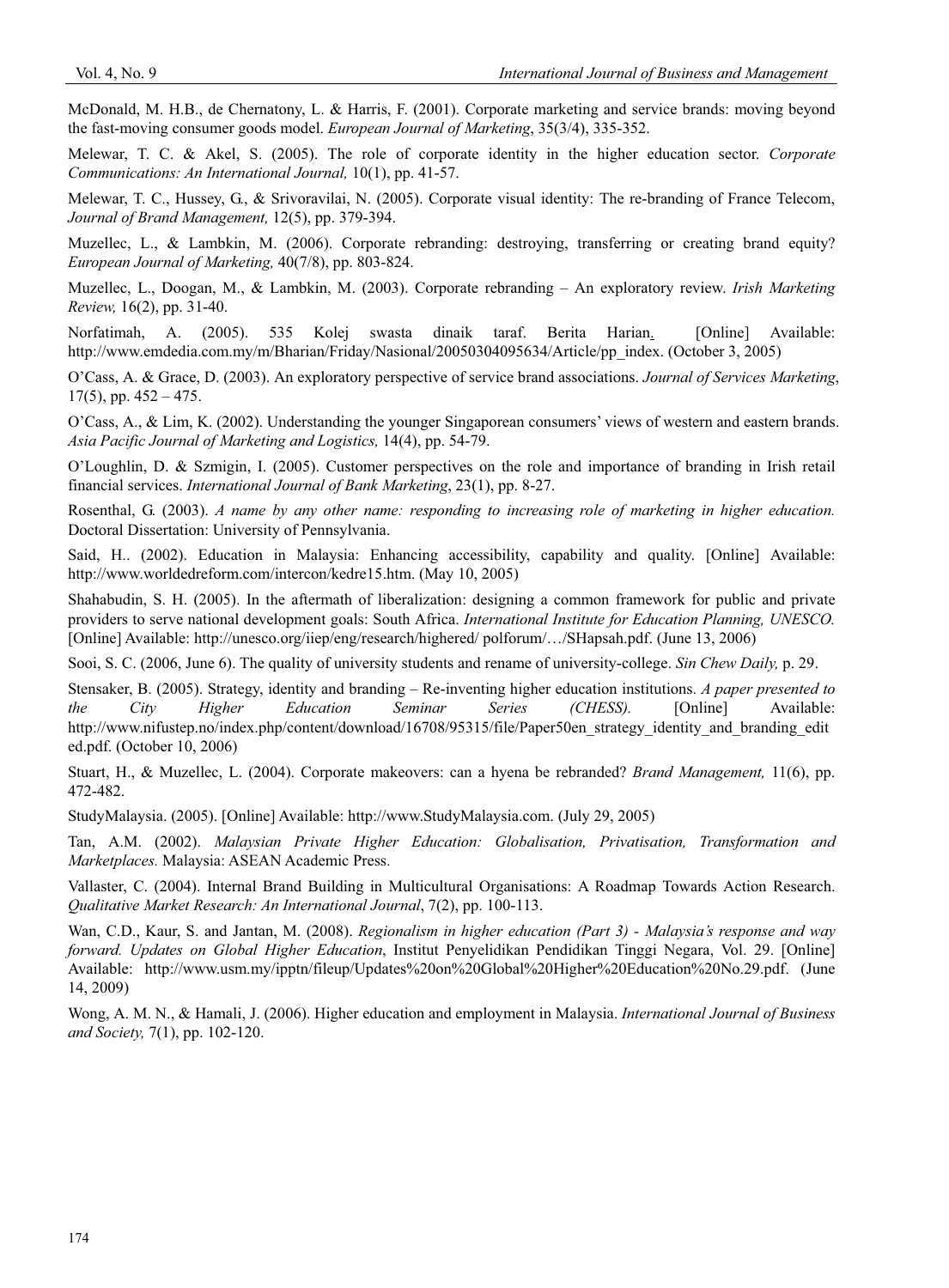| <b>Citations</b>                  | <b>Purpose of study</b>                                                                                                                            | Finding                                                                                                                                  |  |  |
|-----------------------------------|----------------------------------------------------------------------------------------------------------------------------------------------------|------------------------------------------------------------------------------------------------------------------------------------------|--|--|
| Hankinson<br>and<br>Lomax (2006)  | To evaluate the effects of rebranding in large<br>UK charities on staff knowledge, attitudes<br>and behaviour.                                     | Rebranding has positive impact on<br>knowledge and attitudes of employees,<br>effect on<br>hut<br>the<br>behaviour of<br>employees less. |  |  |
| Muzellec<br>and<br>Lambkin (2006) | To understand the drivers of the corporate<br>rebranding phenomenon and to analyse the                                                             | Rebranding factors:<br>Change in Ownership structure                                                                                     |  |  |
|                                   | impact of such strategies on corporate brand                                                                                                       | Change in Corporate strategy                                                                                                             |  |  |
|                                   | equity.                                                                                                                                            | Change in External environment                                                                                                           |  |  |
|                                   |                                                                                                                                                    | Change in Competitive position                                                                                                           |  |  |
| Melewar<br>al.<br>et              | Telecom's<br>visual<br>To<br>explore<br>France                                                                                                     | The process of rebranding:                                                                                                               |  |  |
| (2005)                            | rebranding program.                                                                                                                                | Problem recognition                                                                                                                      |  |  |
|                                   |                                                                                                                                                    | Development of strategies                                                                                                                |  |  |
|                                   |                                                                                                                                                    | Execution of action plan                                                                                                                 |  |  |
|                                   |                                                                                                                                                    | Implementation                                                                                                                           |  |  |
|                                   |                                                                                                                                                    | Reviewing the impact                                                                                                                     |  |  |
| Daly and Moloney                  | Continues exploration of Muzellec et al.                                                                                                           | Corporate rebranding framework:                                                                                                          |  |  |
| (2004)                            | (2003) study and presents a case history of a<br>company.                                                                                          | Analysis - market analysis, brand<br>audit, opportunity identification                                                                   |  |  |
|                                   |                                                                                                                                                    | Planning – communicating to Internal<br>customers, renaming strategy,<br>the<br>rebranding marketing plan                                |  |  |
|                                   |                                                                                                                                                    | Evaluation                                                                                                                               |  |  |
| Stuart and Muzellec<br>(2004)     | Introduced the concept of rebranding, the<br>motivations for corporations to rebrand, and<br>discussed the issues of the name, logo and<br>slogan. | Rebranding definition                                                                                                                    |  |  |
| Causon (2004)                     | The process of managing the change                                                                                                                 | Three stages:                                                                                                                            |  |  |
|                                   | programme within the organisation as it                                                                                                            | The education phase                                                                                                                      |  |  |
|                                   | rebrands and repositions                                                                                                                           | The identification phase                                                                                                                 |  |  |
|                                   |                                                                                                                                                    | The implementation phase                                                                                                                 |  |  |
| Rosenthal (2003)                  | Analyses the process of renaming                                                                                                                   | Continuous attention to marketing and                                                                                                    |  |  |
|                                   | postsecondary institution.                                                                                                                         | growth is necessary once an institution<br>does decide to rebrand itself.                                                                |  |  |
| Kaikati (2003)                    | Analyses the re creation of a global                                                                                                               | New identity:                                                                                                                            |  |  |
|                                   | consulting giant by pinpointing the main<br>lessons of rebranding, restructuring and                                                               | Communication                                                                                                                            |  |  |
|                                   | repositioning.                                                                                                                                     | Names                                                                                                                                    |  |  |
|                                   |                                                                                                                                                    | Logo                                                                                                                                     |  |  |
|                                   |                                                                                                                                                    | Strategy: phase-in/phase-out                                                                                                             |  |  |
| Muzellec<br>et<br>al.             | Investigated the corporate rebranding                                                                                                              | Rebranding Mix:                                                                                                                          |  |  |
| (2003)                            | phenomenon                                                                                                                                         | Repositioning                                                                                                                            |  |  |
|                                   |                                                                                                                                                    | Renaming                                                                                                                                 |  |  |
|                                   |                                                                                                                                                    | Redesigning                                                                                                                              |  |  |
|                                   |                                                                                                                                                    | Relaunching                                                                                                                              |  |  |

Table 1. Summary of literature on rebranding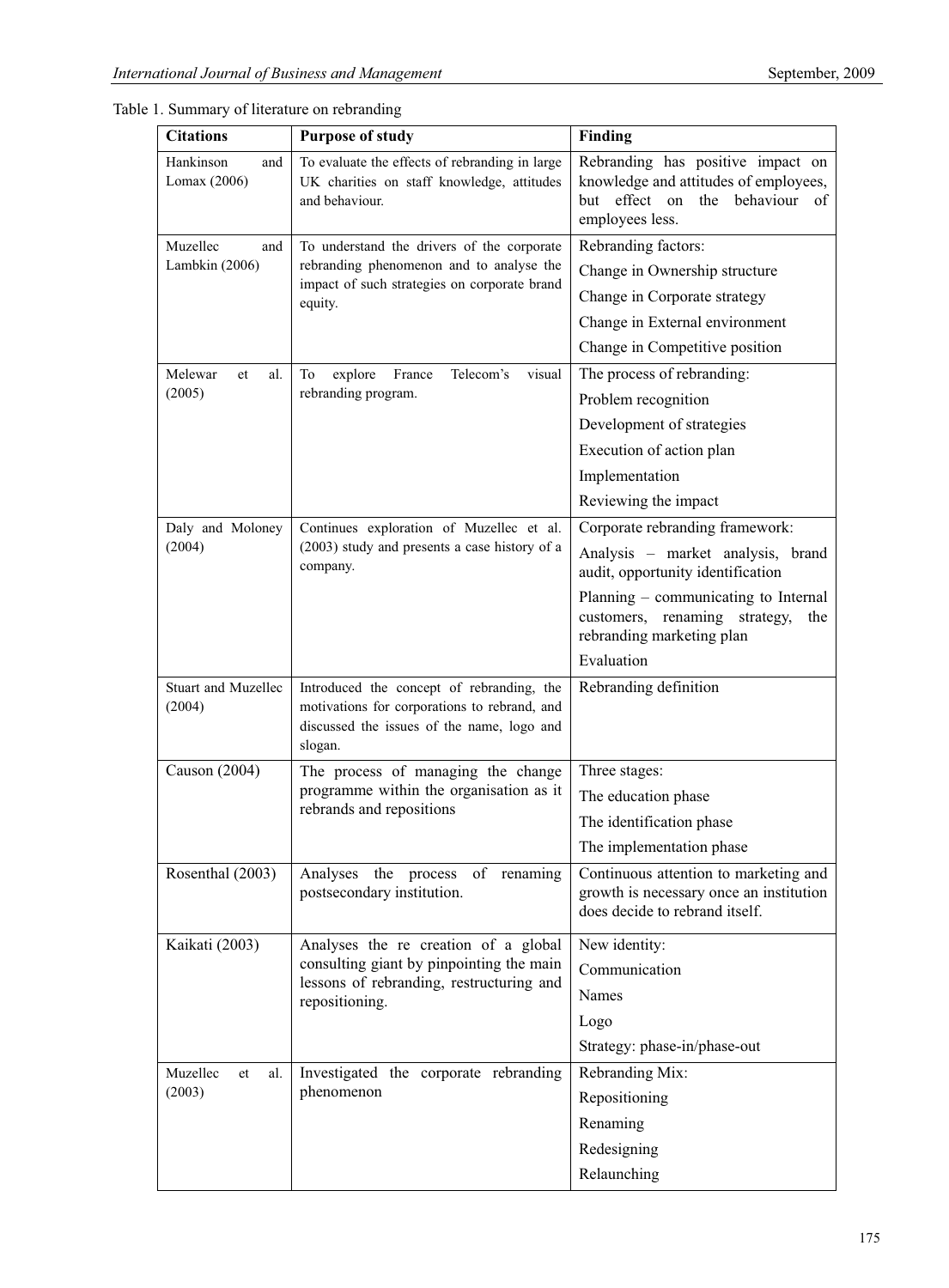| al.<br>Lomax<br>et<br>(2002) | <i><b>Oualitative</b></i><br>study<br>examines<br>seven<br>UK-based organisations which have<br>re-branded in the past five years. | Conceptual model of the re-branding<br>process:<br>Trigger<br>New Brand Development<br>Project Management<br>Follow-through                                                   |
|------------------------------|------------------------------------------------------------------------------------------------------------------------------------|-------------------------------------------------------------------------------------------------------------------------------------------------------------------------------|
| Boyle (2002)                 | Identify the problems of Shell Retail's<br>rebranding programme.                                                                   | The nature of convenience retailing<br>chain.<br>The task oriented nature.<br>The geographically dispersed location.<br>Never created significantly positive<br>brand equity. |
| Koku (1997)                  | Compared the enrolment patterns, before<br>and after the colleges and universities<br>changed their names.                         | The name change did not affect the<br>enrolment.                                                                                                                              |
| Koku (1997b)                 | Investigated the financial performance<br>of an organisation during the post name<br>change.                                       | Corporate name change is an effective<br>strategy for firms in the services<br>industry to communicate improved<br>standards.                                                 |

Table 2. List of Public Higher Educational Institution and Year of Establishment

| Name                                                       | <b>New Name</b>                               | Year<br><b>Established</b> | <b>Year</b><br>Renamed |
|------------------------------------------------------------|-----------------------------------------------|----------------------------|------------------------|
| Universiti Malaya (UM)                                     |                                               | 1962                       |                        |
| Universiti Sains Malaysia (USM)                            |                                               | 1969                       |                        |
| Universiti Kebangsaan Malaysia<br>(UKM)                    |                                               | 1970                       |                        |
| Universiti Pertanian Malaysia (UPM)                        | Universiti Putra Malaysia<br>(UPM)            | 1971                       | 1997                   |
| Universiti Tecknologi Malaysia<br>(UTM)                    |                                               | 1975                       |                        |
| <b>International Islamic University</b><br>Malaysia (IIUM) |                                               | 1983                       |                        |
| Universiti Utara Malaysia (UUM)                            |                                               | 1984                       |                        |
| Universiti Malaysia Sarawak<br>(Unimas)                    |                                               | 1992                       |                        |
| Uniersiti Malaysia Sabah (UMS)                             |                                               | 1994                       |                        |
| Maktab Perguruan Sultan Idris                              | Universiti Pendidikan<br>Sultan Idris (UPSI)  | 1997                       |                        |
| Institut Teknologi Mara (ITM)                              | Universiti Teknologi Mara<br>(UiTM)           | 1999                       | 1999                   |
| Kolej Universiti Islam Malaysia<br>(KUIM)                  | Universiti Sains Islam<br>Malaysia (USIM)     | 1998                       | 2007                   |
| Kolej Universiti Sains dan Teknologi<br>Malaysia (KUSTEM)  | Universiti Malaysia<br>Terengganu (UMT)       | 1999                       | 2007                   |
| Kolej Universiti Teknologi Tun<br>Hussein Onn (KUiTTHO)    | Universiti Tun Hussein Onn<br>Malaysia (UTHM) | 2000                       | 2007                   |
| Kolej Universiti Teknikal Kebangsaan<br>Malaysia (KUTKM)   | Universiti Teknikal<br>Malaysia Melaka (UTeM) | 2000                       | 2007                   |